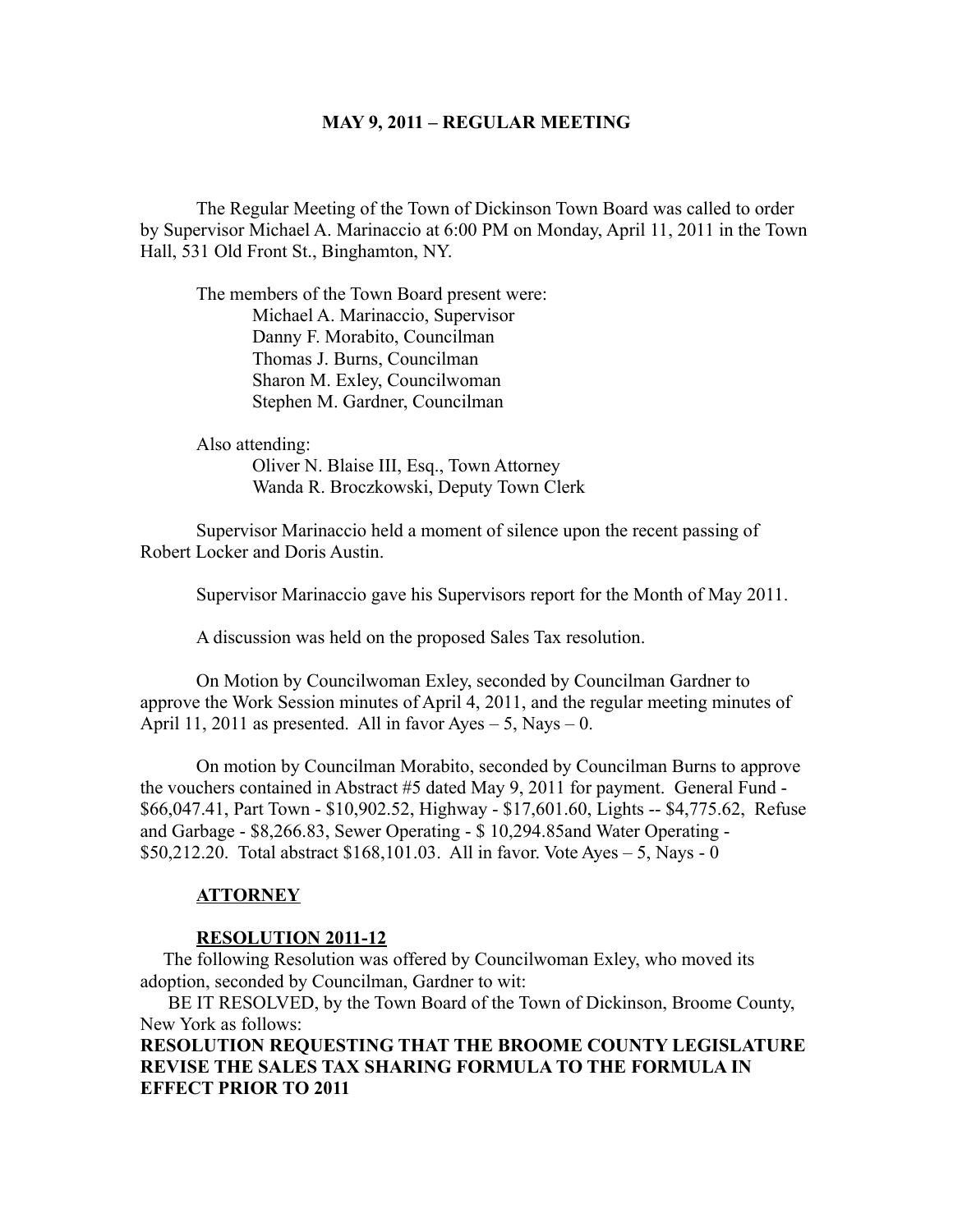The question of the adoption of the foregoing Resolution was duly put to a vote on roll call which resulted as follows: All in favor. Ayes  $-5$ , Nays  $-0$ .

Supervisor Marinaccio voting Aye Councilman Morabito voting Aye Councilman Burns voting Aye Councilwoman Exley voting Aye Councilman Gardner voting Aye Unanimously passed and noted as duly adopted.

On motion by Councilman Morabito, seconded by Councilman Burns to hold a Special Meeting on May 27 2011 to appoint a new Town Clerk. All in favor. Vote Ayes  $-5$ , Nays  $-0$ .

## **REPAYMENT USDA LOAN – WATER DIST. #7**

A discussion followed regarding REPAYMENT USDA LOAN – WATER DIST. #7, STATE ROAD. Supervisor Marinaccio recommended the Town pay off the loan.

On Motion by Councilman Morabito, seconded by Councilwoman Exley to pay off the loan amount of \$56,000 and interest in the amount of \$184.19, due date of May 31, 2011. All in favor. Vote Ayes  $-5$ , Nays  $-0$ .

## **DISCUSSION**

Attorney Blaise reported on the following:

- A. Inquiries from Trees for Vets
- B. Independent Tower Holdings

# **BIDS FOR GARBAGE DISTRICT CONTRACT**

Bids will be sought for garbage district contract by October, 2011.

Deputy Commissioner Miller reported a pump will be needed for the residence at 210 Lower Stella Ireland Road due to sewer back-up problems. Attorney Blaise is in contact with the residence's lawyer regarding this matter.

### **PUBLIC WORKS**

Councilman Morabito suggests the town make a plan regarding water damage to town streets before budget time so we can better plan budget repairs.

Commissioner Kie reported he and Deputy Miller attended an OSHA Seminar. Commissioner Kie is looking into taking on our own OSHA training here as it would be cost effective.